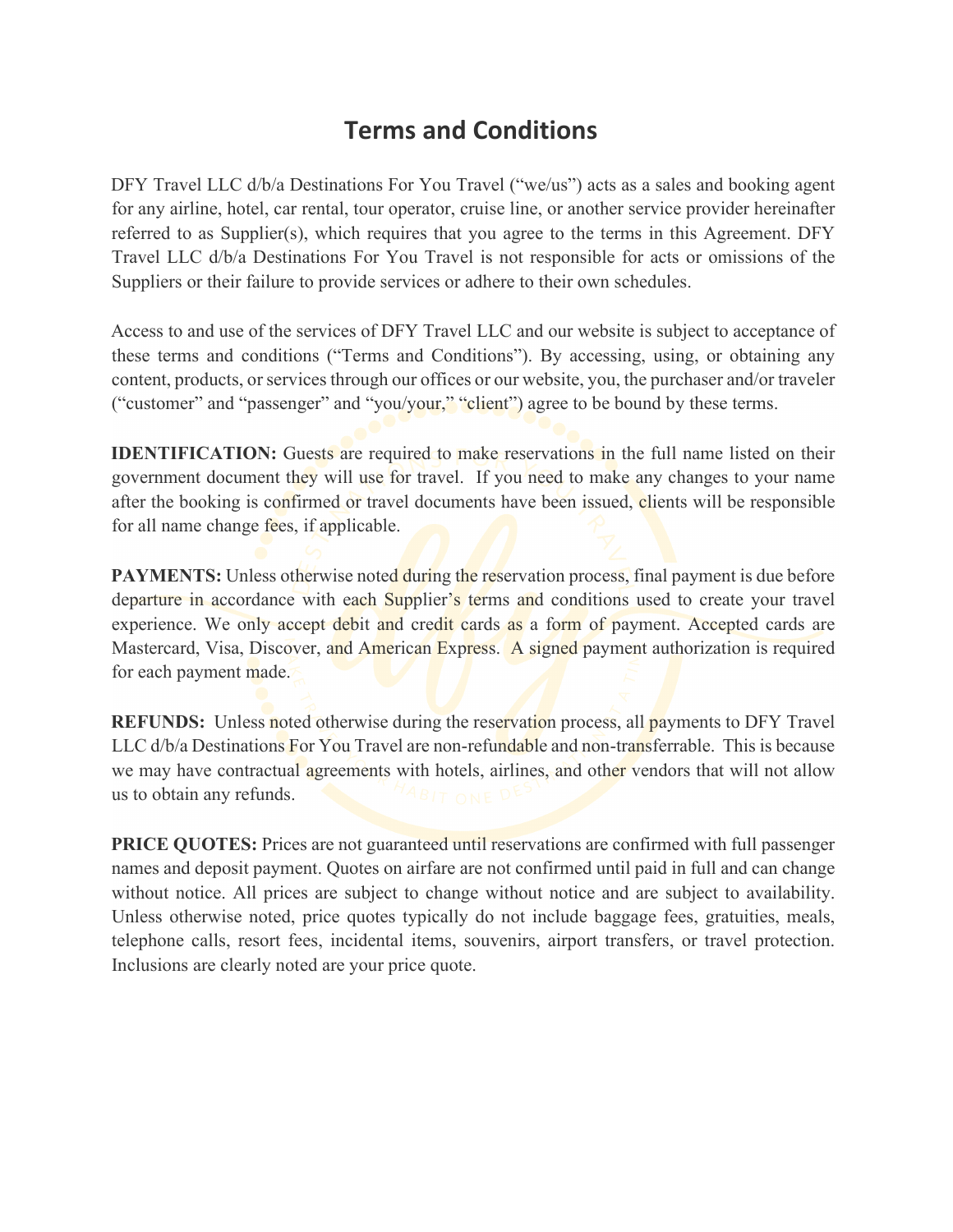**PRICE POLICY**: Reservations are made based on your requested occupancy levels. Should the occupancy level change after the booking is confirmed, the remaining roommate(s) also agree to pay the revised rate or cancel. Depending on the nature of the booking, the revised rate may be based on current and prevailing prices determined by the Supplier. In the event of human or computer error, DFY Travel LLC d/b/a Destinations For You Travel reserves the right to reinvoice for the correct price or service. A full refund will be made to passengers who choose not to pay an increase, provided we receive a written cancellation within five days of the price increase notification.

**TRAVEL DOCUMENTATION:** Provided full payment is received no later than your Final Payment due date, travel documents and travel instructions will be sent via email within 30 days of the travel date to the traveler(s) for which an email address is on file. We check all travel documents before sending; please review your documents ASAP to confirm the accuracy of all information. Contact us immediately at (301)467-4609 if any errors are found. Note, within 14 days of travel, travel documents are mailed to your home address on file. It is your responsibility to advise of any address changes. Tickets and vouchers are negotiable instruments – keep them in a safe place at all times. Lost, stolen or destroyed tickets or vouchers cannot be replaced or refunded.

# **PAYMENTS AND CANCELLATION**

**DEPOSIT:** A deposit is due at the time of reservation. Unless stated otherwise during reservation, all deposits are non-refundable and non-transferrable. All reservations (except where specified) will require a deposit and are clearly noted with the amount due.

**FULL PAYMENT:** All reservations can be paid in full at the time of booking.

Last-Minute Reservations: All reservations must be made no later than 30 days before departure. If services are confirmed, final payment is due immediately, and all applicable cancellation penalties will apply.

**CANCELLATION REQUESTS:** Unless otherwise noted during booking, your right to a refund is limited if you cancel or change your travel plans.

If one invoice was requested at booking, the primary travel must submit the cancellation requests online: **[CANCELLATION REQUEST](https://forms.gle/UzHRMnfCDP2ygQfSA)**. The primary traveler agrees to advise all adult travelers on the original booking of the pending cancellation. Upon request, a copy of the request will be provided to adults over the age of 21.

If each traveler receives a separate invoice, the remaining occupants will be notified of the pending cancellation and have 48 hours to decide to continue with the plans at the revised rate or submit a request to cancel. As a result of the cancellation, Destinations For You Travel and thirdparty supplier's cancellation penalties will apply. All cancellation penalties are advised at the time of booking and provided to you upon confirmation.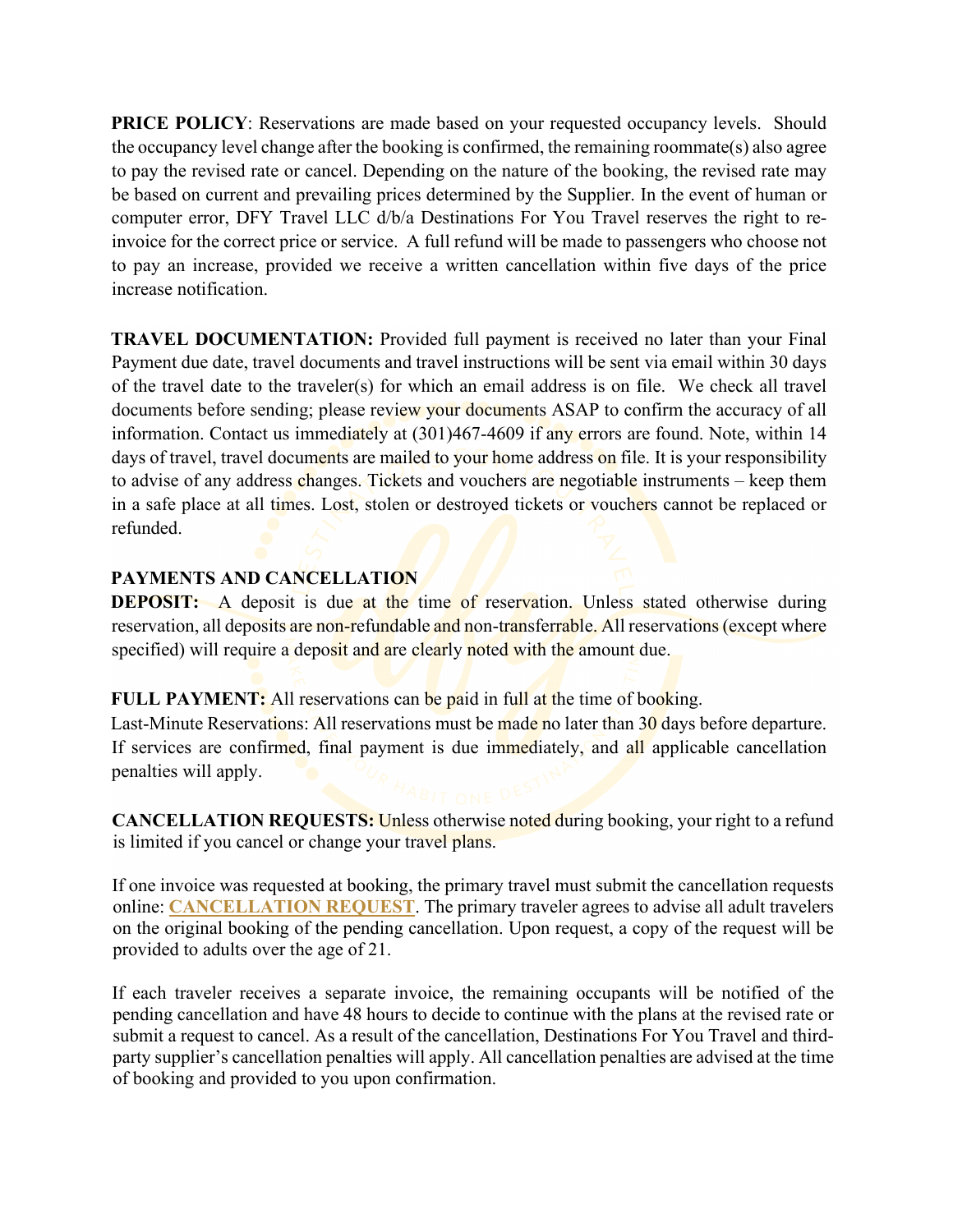Unless stated otherwise at booking, DFY Travel d/b/a Destinations For You Travel charges cancellation fees based on the following schedule:

- Within 90 days of initial deposit payment date: \$0 per person + supplier's fee if applicable
- 91+ days after the initial deposit payment:  $$100$  per person + suppliers fee, if applicable

An invoice for the applicable fee will be sent for payment. After ten (10) business days, unpaid cancellation invoices will automatically be charged to the last credit card authorized to pay for travel services. You agree not to dispute these charges with your credit card company, provided they are as noted above. Note: Destinations For You Travel's cancellation fees are separate from the supplier's cancellation fees. Supplier policies regarding cancellation fees are communicated in your trip proposal. Cancellation fees must be paid for us to move forward with the cancellation request

**RESERVATION CHANGES:** Changes to an existing reservation, whatever the cause, will incur a \$50 per person charge plus any additional supplier fees. This includes name changes<sup>\*</sup> and removal of any services such as optional tours and transfers. Changes will not be processed until the cancellation fee has been paid. NO EXCEPTIONS! Changes or additions after departure are subject to local rates at the time of amendment and must be paid directly by the passenger to the service provider. There are no refunds for unused services. *\*Please note that name changes to airline reservations are subject to complete cancellation and rebooking.*

**TRAVEL INSURANCE:** Travel insurance is strongly recommended to protect your investment. Missing a vacation is bad enough. Losing the money you paid for your vacation is even worse. Therefore, we highly recommend Travel Insurance that helps provide coverage for Trip Cancellation, Interruption, Baggage Loss or Delay, Medical Expenses, and more. We will offer protection at the beginning of the booking and again before your final payment date but before the penalty start date. In both instances, you are required to sign a waiver declining coverage. Note that some countries now require you to have proof of travel protection before legally entering their country. This will be stated in the itinerary. DFY Travel LLC d/b/a Destinations For You Travel will not be responsible for denied entry into a country for not fulfilling this requirement.

**REQUIRED IDENTIFICATION:** Travelers will not be permitted to depart without proper documentation. It is the traveler's responsibility to verify and obtain any required identification before travel commencing. DFY Travel LLC d/b/a Destinations For You Travel does not assume any liability or responsibility for travelers who do not meet the requirements and are not permitted to travel. Valid photo identification is required for all travel. For international travel, U.S. citizens must have a valid Passport book. We strongly recommend all cruise passengers have a valid Passport book. You accept the risk of cruising without a passport and understand that we cannot be held liable for any consequences that may arise.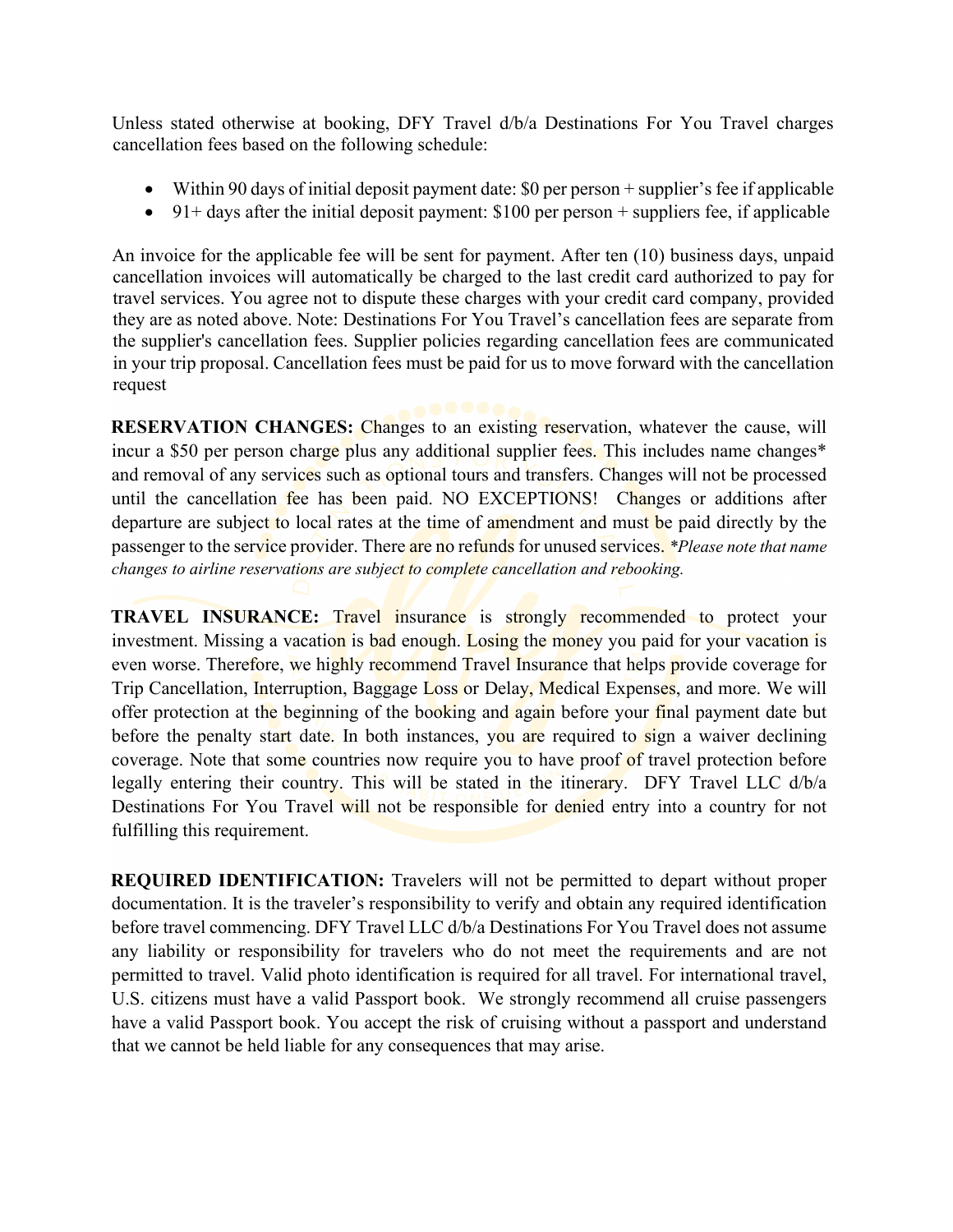**PASSPORTS AND VISAS:** Passengers are responsible for ensuring that they have the proper travel documents and MUST CHECK with the respective consulate(s) or visa agency to determine whether any visas or passport books are required. Passport books are required to be valid for at least six (6) months after the date of travel. Some countries require a full blank page in the passport book for stamping purposes. Any information provided on the travel description pertains to US citizens only. Non-US citizens should check with the respective consulate of the country(s) to be visited for current entry requirements. We strongly suggest all cruise passengers have a valid passport in their possession while cruising. In addition to a valid passport, some countries may require a visa. For detailed information, please visit the U.S. Department of State to verify the entry/exit requirements [for your destination](https://travel.state.gov/content/travel/en/international-travel/International-Travel-Country-Information-Pages.html)  [\(](https://travel.state.gov/content/travel/en/international-travel/International-Travel-Country-Information-Pages.html)**[https://travel.state.gov/content/travel/en/internationaltravel/International-Travel-](https://travel.state.gov/content/travel/en/international-travel/International-Travel-Country-Information-Pages.html)[Country-Information-Pages.html](https://travel.state.gov/content/travel/en/international-travel/International-Travel-Country-Information-Pages.html)**[\). In addition to s](https://travel.state.gov/content/travel/en/international-travel/International-Travel-Country-Information-Pages.html)tandard passport/visa requirements, foreign governments may impose restrictions for individuals with DUI's, health concerns and vaccinations, child safety, child support, offensive actions or any felony arrest history. Every traveler's full responsibility is to verify they meet the requirements and understand that DFY Travel LLC d/b/a Destinations For You Travel will not be responsible for the denied entry.

Special documentation is required for minor children traveling with or without their parents. If traveling with children, please check with the supplier before departure for any specific policies or restrictions. Non-U.S. citizens and resident aliens should contact their respective embassies and U.S. immigration for application regulations.

# **TRAVELERS WITH DISABILITIES**

To fully enjoy a DFY Travel LLC  $d/b/a$  Destinations For You Travel tour, we recommend that you select a trip that is suitable to your physical capabilities. Tour participants requiring any form of assistance, including travelers with physical disabilities, sight or hearing impairments, are required to notify us before reservation for review and our agreement. Additionally, the tour participant must be accompanied by an individual responsible for providing those services. Tour managers, guides, drivers, or other hotel and ship personnel cannot provide such assistance. To participate in escorted tours, passengers must be able to understand and follow instructions given by the Tour Director at all times, both for the successful operation of the tour and their personal safety. We reserve the right to reject participation or remove any individual from a tour if notification was not provided and/or when, in our sole judgment, continued participation would significantly hinder the services delivered to all guests. Expenses, including cancellation fees and/or costs for alternate travel plans or to return home, will be the passenger's sole responsibility. Escorted tours are fast-paced, often requiring lengthy walks over uneven terrain. In the interests of group harmony, clients should be able to maintain the pace of the tour. Clients with special needs may be better served independently, and we can suggest touring options based upon specific requirements.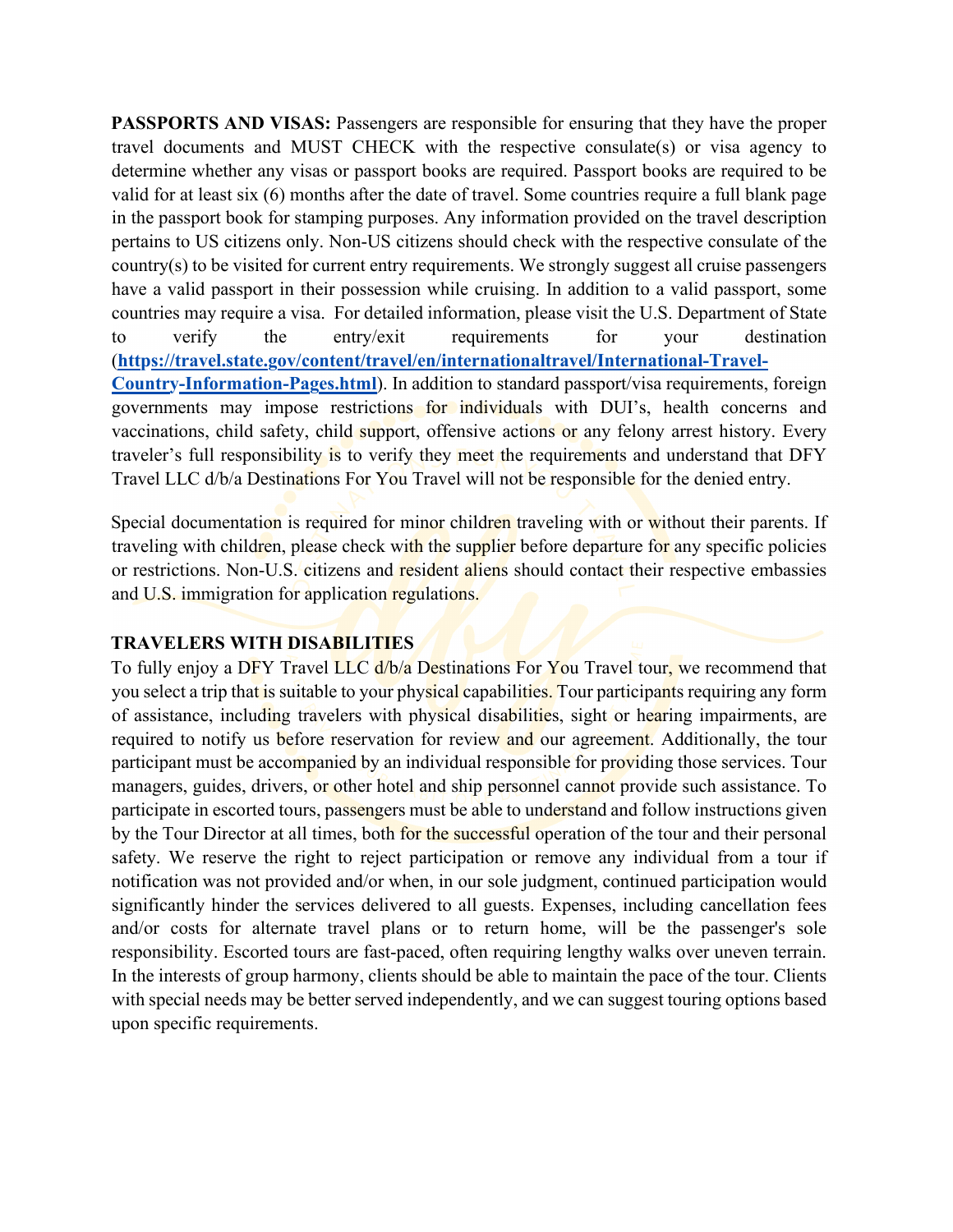#### **Wheelchairs & Walkers**:

USA Tours: Pursuant to the Americans with Disabilities Act (the ADA), DFY Travel LLC d/b/a Destinations For You Travel seeks to accommodate disabled travelers to the extent possible and consistent with the specific tour itinerary. Nevertheless, you may find that certain tour features may not be accessible to the extent that you require a wheelchair, scooter, or other special equipment to participate. We cannot provide individual assistance to travelers with wheelchairs or other mobility devices. We regret that some itineraries cannot accommodate wheelchairs or motorized scooters. Passengers are required to advise us of their accessibility requirements before booking to determine if reasonable accommodations are available. We will endeavor to accommodate special access needs, but it does not guarantee that it will do so in all cases.

**International Tours:** Hotels, sea, and river cruises outside of the United States are not required to comply with ADA requirements and therefore may not have ramps, wide entryways, or elevators to accommodate disabled passengers or devices such as wheelchairs, walkers, and motorized scooters. Due to physical constraints and space limitations, wheelchairs, walkers, and motorized scooters may not be taken aboard motor coaches and river cruises.

**Service Animals:** Service animals cannot be accommodated on international escorted tours. Passengers on USA escorted tours who require a service dog because of a disability should check with us before booking a tour.

# **AIRLINES:**

DFY Travel LLC d/b/a Destinations For You Travel is not responsible for the services and policies imposed by the airlines. Airline schedules and flights are subject to change without notice. We are not responsible for penalties incurred for tickets, international or domestic, not issued by us due to schedule and/or flight changes. Airline reservations completed online are subject to review and, should we deem it necessary, maybe rebooked to match minimum connecting time requirements and/or tour package itineraries, in which case you will be notified immediately. Airlines reserve the right to demand immediate issuance of tickets whenever they determine that specific flights are heavily booked, even when standard ticketing rules do not require issuing of tickets until later. In this instance, we will require immediate and full payment of the airfare. This situation overrides invoice terms and conditions and payment due dates. If full payment is not received, seats will be canceled by the airline and may not be available to be rebooked on the same flights or at the same airfare. Any replacement air arrangements and airfare will be the sole responsibility of the passenger. We will do our best to use major carriers for their flights (e.g., Delta, United Airlines, American Airlines, etc.). There may be times when discount carriers are used. Travelers will be notified beforehand if this is the case.

**Airline Seat Assignments:** The airlines bear the sole authority of assigning seats on group flights. All DFY Travel LLC d/b/a Destinations For You Travel airline contracts are for economy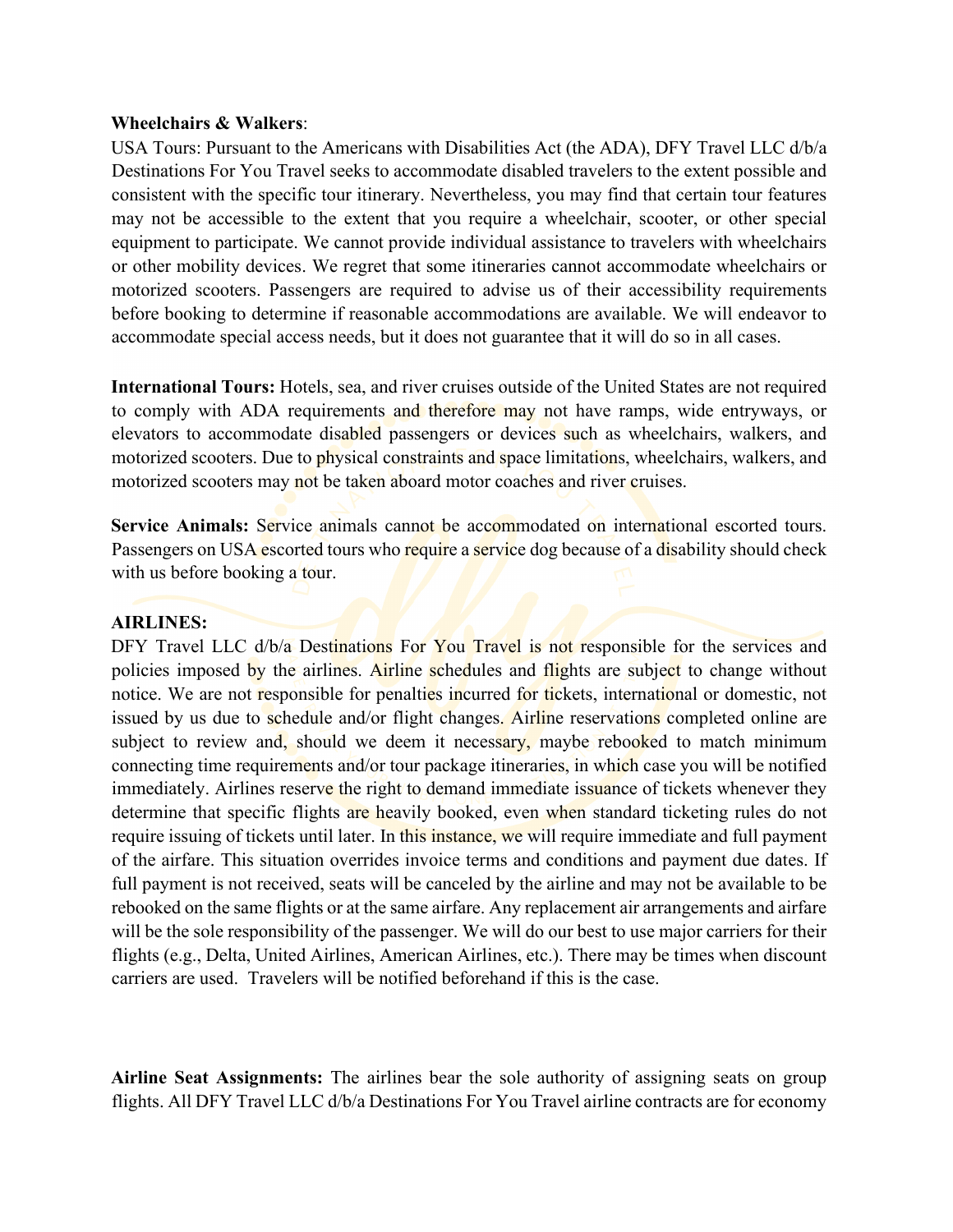class seats only. If you require another class of service, you may consider purchasing your own flights and purchasing your land-only package from us.

**Airline Name Changes:** Any name change, including minor spelling corrections, may require airline reservations to be canceled and rebooked. Reservations are subject to current availability and pricing at the time of rebooking. Once airline tickets are issued, subsequent name corrections will be subject to an airline rebooking fee which may be as much as the total value of the airline ticket plus a \$50 revision fee per change. DFY Travel LLC d/b/a Destinations For You Travel will not be held responsible for the denial of services by a carrier due to any name discrepancy. Name changes must be advised in writing at info@dfytravel.com.

**Airline Frequent Flier Programs:** Passengers are responsible for contacting their airline directly regarding mileage eligibility and accrual. Airline frequent flier programs determine whether to award miles in part or total based on their own rules, which are updated frequently. Some discounted or promotional airfares and some code-share flights are not eligible for mileage accrual. Some private airfares do not qualify for mileage or may qualify for reduced mileage, even if the same airline class of service is eligible for total mileage when sold as an "Instant" Purchase" published airfare. Not all published airfares are eligible for mileage. DFY Travel LLC d/b/a Destinations For You Travel will record frequent flier numbers when provided by the passenger before travel documents being issued. However, the addition of frequent flier numbers to airline records does not guarantee mileage eligibility which is at the sole discretion of each airline. Airline schedule changes may result in flights that were initially eligible for mileage accrual no longer being eligible. We highly recommend passengers provide their frequent flier account information whenever checking in online and/or at the airport check-in desk. After travel has commenced, it is often not possible to apply for frequent mileage credit. Passengers are also responsible for determining whether previously earned mileage may be used for flights to secure upgrades.

**Known Traveler Programs:** Passenger is responsible for adding TSA Precheck or Global Entry to their air reservation. If provided at the time of reservation, DFY Travel LLC d/b/a Destinations For You Travel will attempt to add such information to the passenger's air reservation. It is the responsibility of the passenger to confirm that this information is added to their reservation.

**Contact Information:** Pursuant to TSA Secure Flight requirements, passengers are responsible for providing DFY Travel LLC d/b/a Destinations For You Travel with their name as it appears on their passport (or other government-issued I.D. when traveling), date of birth, gender, address, phone number, and email for all passengers. Passengers must ensure that names are correctly listed on their invoices. We will not be responsible for passengers who do not receive an invoice or documents or are denied boarding due to inaccurate information.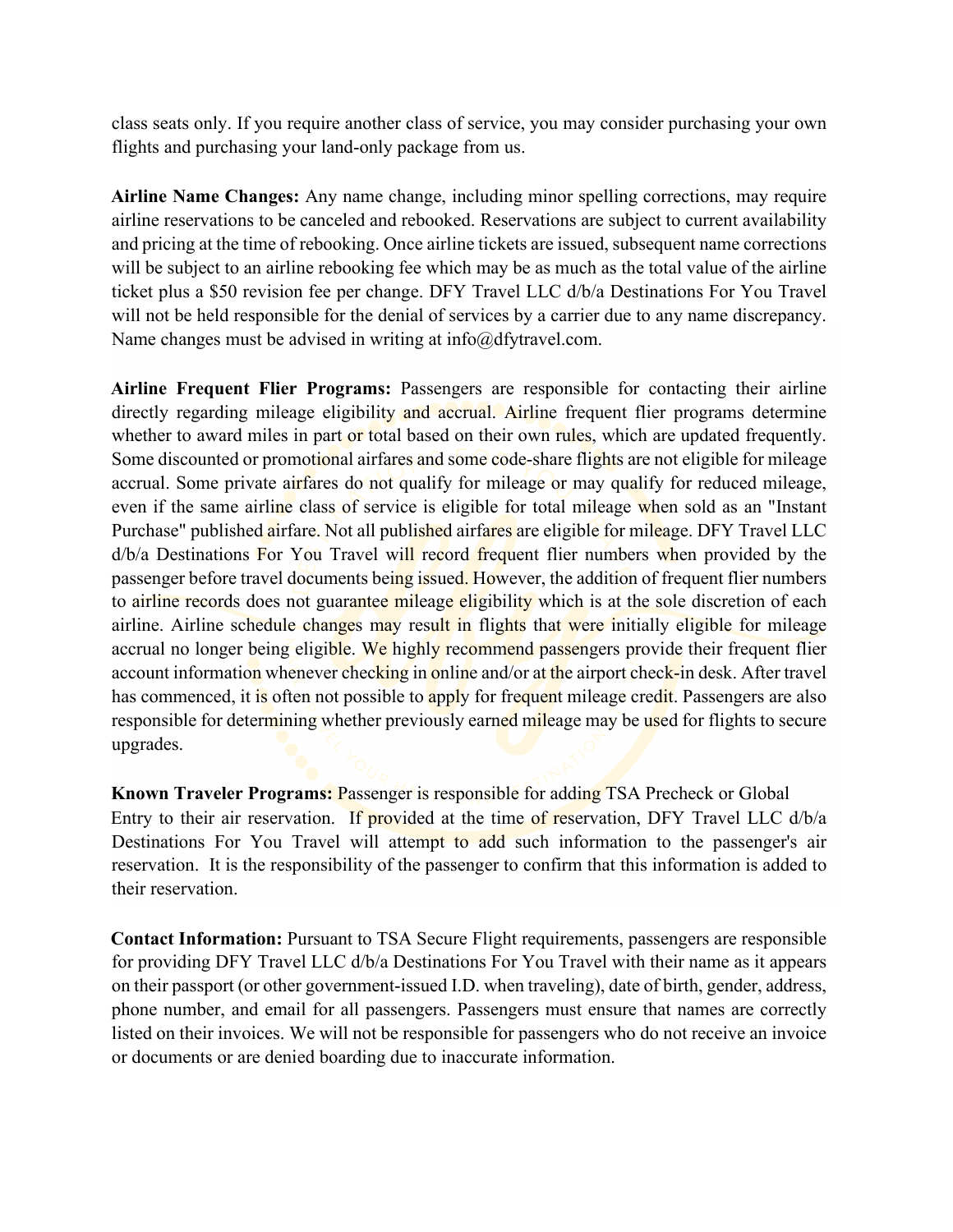**Airline Taxes & Fuel Surcharges:** If you purchased airfare, airline taxes and fuel surcharges are included. Before full payment, there is a potential for a price increase(s) due to increases in government-levied taxes and fees and/or fuel surcharges. To avoid potential increases, you may choose to accelerate your final payment so that your tickets may be issued. Once issued, airline tickets are no longer subject to potential increases but are fully non-refundable. Certain overseas domestic flights are subject to air taxes which can only be paid locally; in these cases, the specific flights and amounts of those taxes are indicated in our package presentation and pre-departure documentation.

**Schedule Changes:** In the event of an airline schedule change, DFY Travel LLC d/b/a Destinations For You Travel will make every effort to inform passengers of the schedule change and new flight schedule before departure. We are not responsible for schedule changes, including, when applicable, changes in routing and/or the number of stops in the itinerary. We do not provide compensation for schedule changes, seat assignment modifications, or cancellations implemented by an airline. If any change in flight itinerary is made directly between passengers and their airline, it is the passengers' responsibility to us of amended flight details in writing via **[FLIGHT](https://forms.gle/GwnL6ws662JPc5Zk8)  [DETAILS](https://forms.gle/GwnL6ws662JPc5Zk8)**. If flights are changed without our knowledge, we cannot be held responsible for land services, including arrival and/or departure transfers.

**Flights for Land Only Packages:** If you purchased a land-only package, it is your responsibility to notify us of your flight itinerary. Enter your **[FLIGHT DETAILS](https://forms.gle/GwnL6ws662JPc5Zk8)** by the date listed in your booking confirmation to guarantee airport transfers. It is the traveler's responsibility to make us aware of the itinerary. We will make every reasonable effort to accommodate last-minute changes, but we cannot guarantee.

**Hotel Accommodations:** Please understand although we will make a bed type request on your behalf, bed types are subject to availability. Room selection in all cases is strictly at the discretion of the hotel's management on a run-of-house basis. Triple and quad occupancy rooms consist of two beds for cruises, where triple and quad rooms will consist of a twin bed for each person. Some single rooms are smaller than a standard room size. The number of persons accommodated does not dictate the room size. Although available at most 4- and 5-star hotels, air-conditioning use abroad differs significantly from the United States. Many European hotels were built before central air-conditioning was introduced. Air-conditioning is often shut down at night and from the end until the start of the summer months. All hotel rates are based on DFY Travel LLC d/b/a Destinations For You Travel's agreements with its suppliers and are not negotiable. Hotel checkin time is generally not before 3:00 p.m. and check-out time is before noon. Please be sure that adequate arrangements for accommodations have been taken into consideration when a late-night flight is being used. If a day room is included in the itinerary, check-out will usually be 6:00 p.m. We reserve the right to make substitutions with hotels of equal standard. There will be no refunds for any difference in the cost of those accommodations.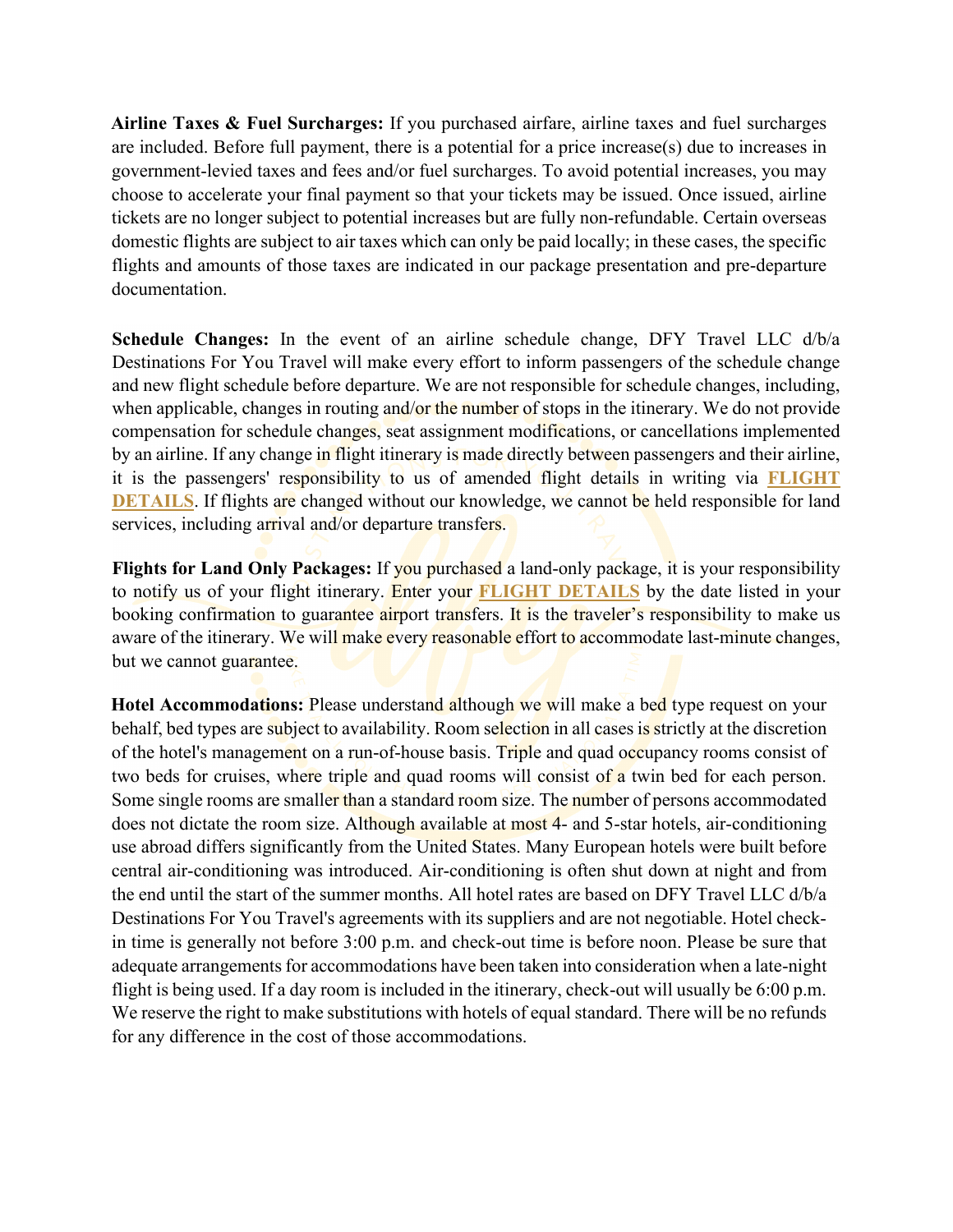### **CRUISES:**

**Ship & Itinerary Changes:** Cruise itineraries and ships are subject to change without notice. Furthermore, cruise ships may be chartered and/or departure dates canceled, in which case all monies will be refunded. DFY Travel LLC d/b/a Destinations For You Travel takes no responsibility for ship substitutions or itinerary changes imposed by a cruise line and is not responsible for any losses you may incur, including the issuance and/or cancellation of airline tickets or visa fees.

**Medical Services:** Many ships do not carry a doctor or nurse on board. Should medical attention be required, local services will be contacted. The resulting charges will be the responsibility of the passenger. DFY Travel LLC d/b/a Destinations For You Travel and the cruise ship operator are not responsible for the services provided.

**Health Requirements:** Check with your healthcare provider for up-to-date requirements.

You may also check the Centers for Disease Control (**<https://www.cdc.gov/>**[\)](https://www.cdc.gov/) [a](https://www.cdc.gov/)nd/or the World Health Organization (http://www.who.int/en/) for their recommendations. If any, required inoculations must be recorded by the clients' health practitioner on a valid vaccination certificate that the client must carry for proof of immunization where required. Individuals with heart disease, chronic illness, physical handicap, advanced pregnancy, or mental illness should not participate in these rigorous travel programs. Any person who arrives at the destination ill with apparent fever or becomes ill during the tour will be removed from the group and directed to a local medical facility for diagnosis. Only upon clearance by an accredited medical facility will that individual be allowed to resume group travel. All costs associated with medical treatment and related expenses such as additional hotel nights or transportation not included in the original itinerary will necessarily be borne by the passenger. Please note that some countries may require aircraft cabin insecticide treatment for in-bound foreign flights. A list of such countries is available at: **<https://www.transportation.gov/airconsumer/spray>**

**Luggage (Airlines)**: Checked bags are typically limited to a total dimension of 62 inches by adding length + width + height (example:  $26" + 26" + 10" = 62$ "), and a maximum weight of 50 lbs. (23kg). Many airlines apply charges for checked bags. DFY Travel LLC d/b/a Destinations For You Travel is not responsible for checked bag fees, excess luggage, or weight charges levied by an airline. If your luggage is lost or damaged by the airlines, a baggage claim form MUST be filed with the carrier before leaving the airport.

**Luggage (Escorted Tours):** All DFY Travel LLC d/b/a Destinations For You Travel escorted tour buses allow one piece of luggage per person, plus a carry-on bag. Additional baggage will be subject to a handling charge of \$100 per piece. As DFY Travel LLC d/b/a Destinations For You Travel will not be responsible for loss or damage to luggage and personal belongings, you MUST report any loss or damage immediately at the time of the incident and obtain a written report from the local authority for submission to your insurance provider.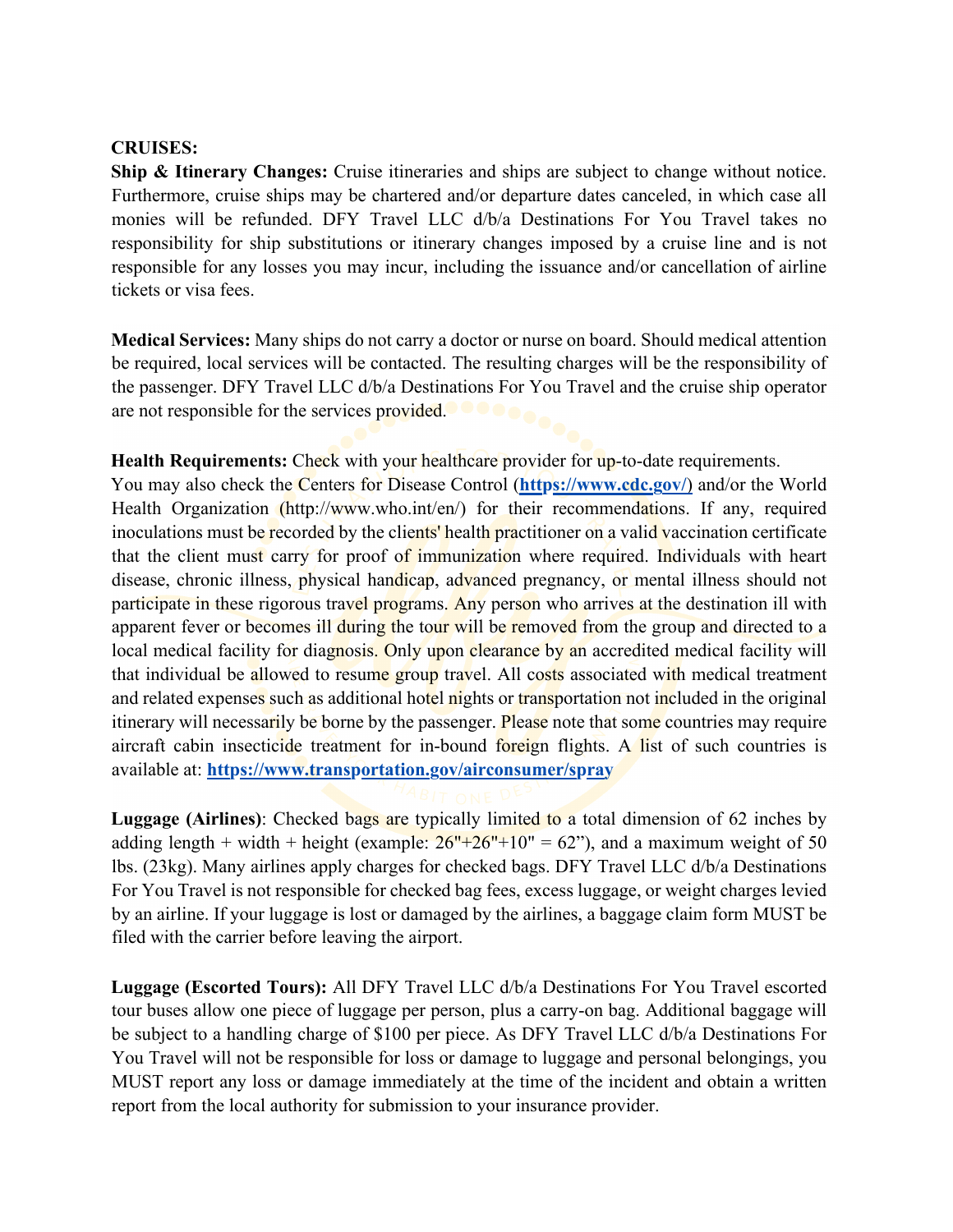**Tipping:** Complete tipping guidelines are as follows:

- Drivers including private cars and motorcoach drivers: \$5-\$10 per person, per day Tour
- Guides: \$10-\$20 per person, per day

**PASSENGER AGREEMENT:** By submitting a deposit or payment, you formally accept DFY Travel LLC d/b/a Destinations For You Travel's Terms & Conditions as stated herein. Any violation will constitute a breach and forfeiture of all payments.

**PHOTOGRAPHS:** Photographs appearing on the DFY Travel LLC d/b/a Destinations For You Travel's website are used solely as a representation of similar depictions of possible facilities and attractions. Travelers should use caution when relying on these depictions. Actual facilities may vary.

**RELEASE FROM LIABILITY**: DFY Travel LLC d/b/a Destinations For You Travel, LLC, its shareholders, directors, officers, employees, and affiliates, (collectively "DFY Travel LLC  $d/b/a$  Destinations For You Travel," "we/us") does not own or operate any entity which is to or does provide goods or services for your trip including, for example, ownership or control over hotels or other lodging facilities, airline, vessel, bus, van or other transportation companies, local ground operators, providers or organizers of optional excursions or equipment used thereon, food service or entertainment providers, etc. All such persons and entities are independent contractors. As a result, we are not liable for any negligent or willful act or failure to act of any such person or entity or any other third party. Without limitation, we are not responsible for any injury, loss, or damage to person or property, death, delay or inconvenience in connection with the provision of any goods or services occasioned by or resulting from, but not limited to, acts of God, actions of government, force majeure, acts of war or civil unrest, insurrection or revolt, strikes or other labor activities, criminal or terrorist activities of any kind, or the threat thereof, overbooking or downgrading of accommodations, structural or other defective conditions in hotels or other lodging facilities, mechanical or other failure of airplanes or other means of transportation or for any failure of any transportation mechanism to arrive or depart timely or safely, dangers associated with or bites from animals, pests or insects, marine life or vegetation of any sort, dangers incident to recreational activities such as swimming, kayaking, sailing, canoeing, rafting, hiking, walking, bicycling, etc., sanitation problems, food poisoning, lack of access to or quality of medical care, difficulty in evacuation in case of a medical or other emergency, illness, epidemics or the threat thereof or for any other cause beyond the direct control of DFY Travel LLC d/b/a Destinations For You Travel. In addition, I release DFY Travel LLC d/b/a Destinations For You Travel from its own negligence and assume all risk thereof.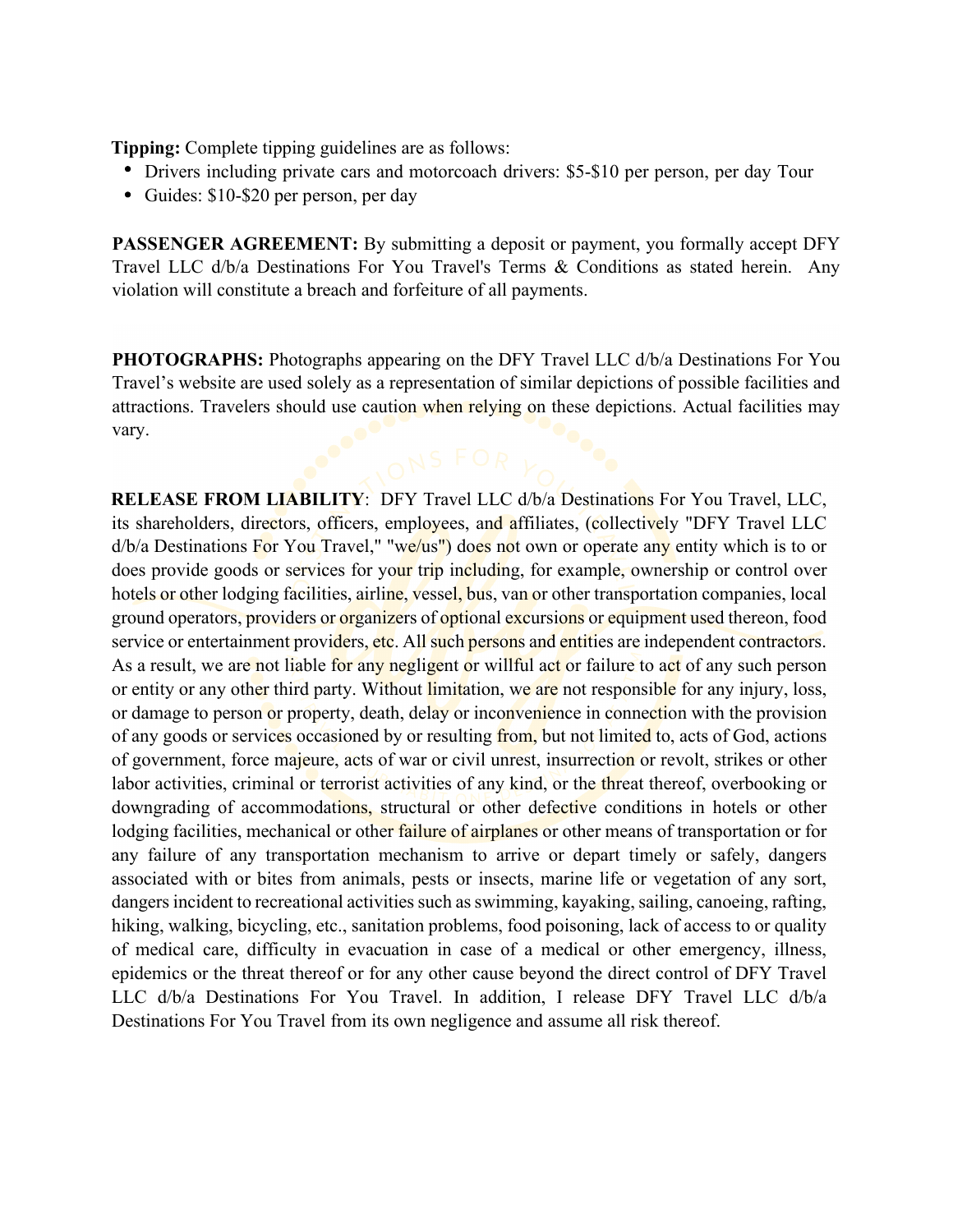**FORCE MAJURE:** "Force Majure" means, in relation to Destinations For You Travel, any circumstances beyond our reasonable control including, but without limitation, acts of God, explosion, flood, hurricane, forceful wind, fire or accident, war, or threat of war declared or undeclared, acts of terrorism, sabotage, insurrection, riots, strikes, civil disturbance, requisition, sickness, pandemic, quarantine, government intervention, weather conditions, defects in machinery and vehicles, delay, wildlife, or other untoward occurrences.

We shall not be deemed to be in breach of these terms and conditions or otherwise be liable to you because of delay in performance, or by non-performance, of any of its obligations hereunder to the extent that any such delay or non-performance is due to any Force Majeure. THE PURCHASE OF TRAVEL INSURANCE IS HIGHLY RECOMMENDED ON ALL TRIPS.

If Destinations For You Travel or any of its travel suppliers are affected by Force Majeure, they shall be entitled to, and may in their sole and absolute discretion, vary or cancel any itinerary or arrangement in relation to the trip. Payment of any refund by suppliers or us due to you due to the non-performance of any obligations hereunder shall remain in the sole and absolute discretion of Destinations For You Travel or its suppliers. However, we shall use its reasonable efforts to secure reimbursement for you where possible.

Regarding civil unrest or other safety concerns related to emergent situations, once Destinations For You Travel has investigated the prevailing situation, as it deems fit, it shall remain our sole and absolute discretion whether to proceed with an escorted trip or private departure or to make alterations to the itinerary as it deems necessary.

# **ASSUMPTION OF RISK:**

I am aware that travel such as that I am undertaking involves hazardous activities, with a risk of illness, injury, or death which forces of nature may cause, animals, insects or flora, the negligence of DFY Travel LLC  $d/b/a$  Destinations For You Travel, or other persons and companies known or unknown, or of the willful or criminal conduct of third parties. I am aware that weather conditions may be severe, adverse, and/or unpleasant. I am also aware that medical services or facilities may not be readily available or accessible during some or all of the time I am participating in the trip. To partake of the enjoyment and excitement of this trip, I am willing to accept the risks and uncertainty involved as being an integral part of my adventure. I hereby accept and assume full responsibility for any and all risks of illness, injury, or death and of the negligence of DFY Travel LLC d/b/a Destinations For You Travel and agree to hold harmless and release DFY Travel LLC d/b/a Destinations For You Travel from claims of third-party negligence. I understand the physical requirements of the activity in which I will be participating. I currently have no known physical, medical or mental condition which would impair my ability to participate in this tour or my safety in this activity. I am willing to assume all risks that may be created, directly or indirectly, by any such condition. I hereby authorize DFY Travel LLC d/b/a Destinations For You Travel or my local ground handler or others to arrange for any emergency medical treatment and hospitalization as necessary for me because of participation in this activity without my further consent.